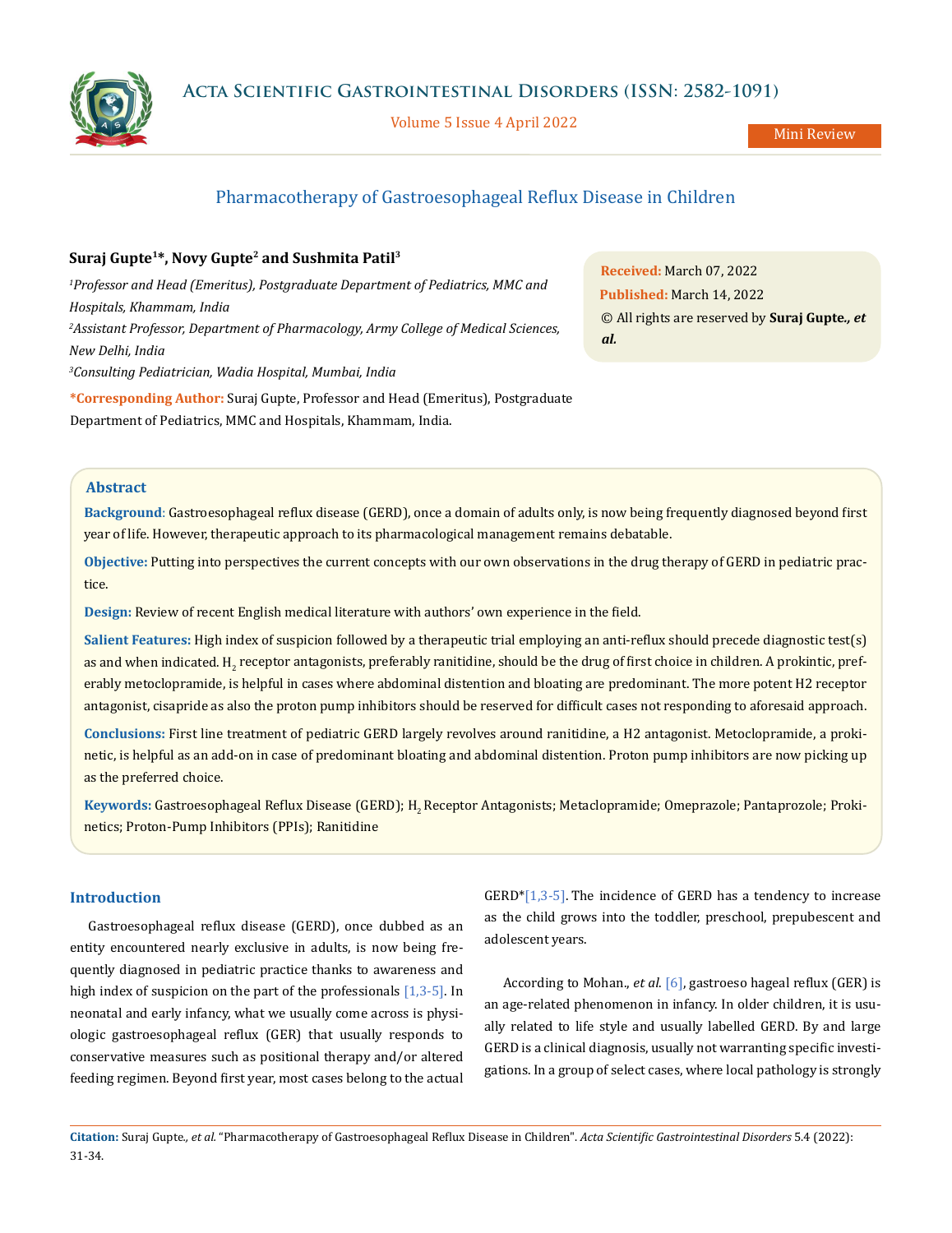suspected, such investigations as upper GI endoscopy may be carried out.

This mini review proses to provide a state-of-thr art update on pharmacotherapy pf GERD in infancy and childhood along with authors own experience in the field.

#### **Overview**

Pharmacotherapy of (GERD) has revolved around antacids, prokinetics,  $H_2$  receptor antagonists and proton pump inhibitors (PPIs) over the past few decades [1, 4-6]. Table 1 presents the salient features of the commonly employed agents in these therapeutic groups.

| <b>Drug</b>                        | <b>Dose</b>                                                 | <b>ADRs/special comments</b>                                                                                                                                                             |
|------------------------------------|-------------------------------------------------------------|------------------------------------------------------------------------------------------------------------------------------------------------------------------------------------------|
| Prokinetics                        | $0.6 - 1.6$ mg/kg/day                                       | Extrapyramidal manifestations somnolence, nervousness, asthenia, gynecomas-                                                                                                              |
| Metaclopramide                     | (maximum 60 mg/day)                                         | tia, lactorrhea, diarrhea, motor restlessness.                                                                                                                                           |
| Cisapride                          | $0.5 \,\mathrm{mg/kg}/\mathrm{day}$ in 2-3<br>divided doses | Crampy abdominal pain, diarrhea light-headedness, mild headache, slight<br>blurred vision, fever, prolonged QT interval. Cardiac arrhythmias, sudden death.<br>ECG monitoring mandatory. |
| H <sub>2</sub> receptor antagonist | 3-6 mg/kg/day in 2-3                                        | Headache, constipation, diarrhea. Kidney and liver function impairment                                                                                                                   |
| Ranitidine                         | divided doses                                               |                                                                                                                                                                                          |
| Proton pump inhibitors             | $0.7 - 3.3$ mg/kg/day                                       | Abdominal discomfort, constipation, dizziness, headache, hoarseness, tachycar-                                                                                                           |
| Omeprazole,                        |                                                             | dia, bruising; thrombocytopenia, leukopenia                                                                                                                                              |
| Lansaprazole,                      | $0.6 - 1.6$ mg/kg/day<br>(maximum 60 mg/day)                | Abdominal discomfort, vomiting, constipation, dizziness, headache, hoarseness,<br>tachycardia, bruising                                                                                  |
| Pantaprozole                       | $0.4 - 0.8$ mg/kg/day<br>(maximum 40 mg/day)                | Abdominal discomfort, constipation, dizziness, headache, stuffy nose, sore throat                                                                                                        |

**Table 1:** Commonly used drugs in pediatric GERD: Salient features [1,8].

### **Antacids**

Antacids, containing aluminium, magnesium, calcium, or some combination of these substances, are conventionally available as tablets and liquids. These provide short-lived relief in varying gastric problems by neutralizing acid in stomach. At present, antacids are more or less outdated as far as their use in GERD is concerned.

#### **Prokinetics**

Prokinetics enhance gastrointestinal motility by increasing the frequency of contractions in the small intestine as a result of activation of a wide range of serotonin receptors. Besides GERD, these are used to treat irritable bowel syndrome, gastritis, gastroparesis, and functional dyspepsia.

Metoclopramide is of help in cases with dominant abdominal distension. However, a more potent prokinetic, cisapride, is quite effective. But, its use may cause serious cardiovascular adverse drug reactions (ADRs) including long Q-T interval, fatal arrhythmias and sudden death. The clinical and ECG monitoring is, therefore, mandatory. These considerations have become a "roadblock" in the routine use of cisapride in GERD even in adults. As a matter of fact, following adverse reports in 2000 in the USA and Europe, use of cisapride got restricted to a limited access program supervised by a pediatric gastroenterologist.

#### **H<sub>2</sub>** receptor antagonists

 ${\tt H}_{\tiny 2}$  receptor antagonists, also called  ${\tt H}_{\tiny 2}$  blockers, are a sort of anti-histamins that block the action of histamine at the level of histamine  $H_2$  receptors of the parietal cells in the stomach. As a result, the production of histamine and, therefore, acid in stomach is cut down. Over and above GERD, these agents are employed in the treatment of reflux esophagitis and peptic ulcer, as also for the prevention of stress ulcers. Earlier, they surpassed the antacids. In recent years, they are being surpassed by proton-pump inhibitors (PPIs) that are found to be more effective at both healing and alleviating symptoms of ulcers and reflux esophagitis than the  $H_2$ 

32

**Citation:** Suraj Gupte*., et al.* "Pharmacotherapy of Gastroesophageal Reflux Disease in Children". *Acta Scientific Gastrointestinal Disorders* 5.4 (2022): 31-34.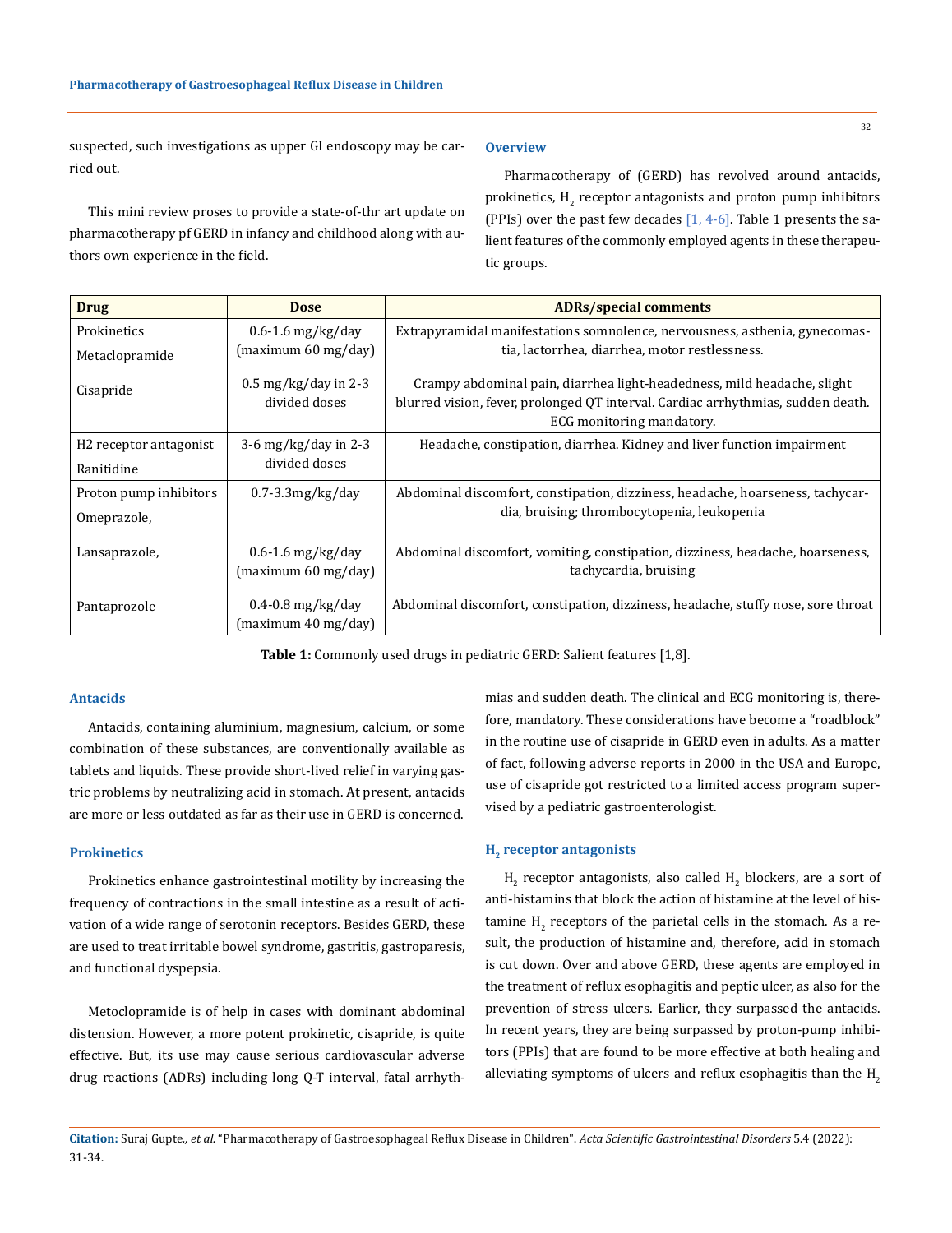receptor antagonists. These are an advance over prokinetics in treatment of GERD. Both cimetidine and ranitidine are effective. However, cimetidine is now out of favour because of higher CNS and antiandrogen ADRs. The third drug of this group, fomatadine, does not have a significant role in pediatric GERD.

#### **Proton pump inhibitors**

PPIs are known for causing a pronounced and long-lasting reduction of stomach acid production. PPIs are most effective in both healing and alleviating symptoms of GERD. Nevertheless, until recently, these were less frequently recommended in pediatric GERD because of the risk of serious ADRs and limited experience in children  $[1]$ . Now, their use is picking up.

### **Our own approach**

Ranitidine, in our experience, should be the preferred first line drug for the pediatric GERD  $[1-5,9]$ .

This  $H_2$  receptor antagonists, is a sort of anti-histamine that blocks the action of histamine at the level of  $\mathtt{H}_2$  receptors of the parietal cells in the stomach. As a result, the production of histamine band is cut down. This leads to reduction of acid in the stomach.

Over and above the GERD, ranitidine is effective in reflux esophagitis and peptic ulcer. Furthermore, it is useful in prevention of stress ulcers.

Initially we use dose of 1-2 mg/kg/dose 2-3 times daily. Later, this dose is doubled up. Once the stable control is attained in around 4 weeks, a single daily dose may suffice. The agent is supplied as tablet (150 and 300 mg) and syrup (75 mg/5 ml). The daily dose may be given as a single dose, in divided doses twice or thrice daily depending on the individual merits of the case and as advised by the attending pediatrician or gastroenterologist. For a gratifying outcome, it should be given before breakfast, lunch or dinner.

In a single daily dose regimen, it is best given in the morning.

In twice daily regimen, the two doses are given 12 hours apart, i.e., morning and evening.

In thrice daily regimen, it is given in the morning, afternoon and evening 6-8 hours apart.

The dose needs to be reduced in poor renal and hepatic function.

In our experience, ranitidine is by and large well tolerated and a safe drug. However, infrequently, ADRs like nausea, vomiting, diarrhea, headache, light-headedness, rash, insomnia and fatigue may be encountered. Mercifully, these ADRs are usually transient, disappearing after a few days therapy.

In a child with porphyria, ranitidine may precipitate an attack. It is, therefore, best avoided in these patients.

Drug interactions include iron salts, ketaconazole and itraconazole.

A world about the so-called "combination drug therapy" in GERD. At times, in difficult cases, a prokinetic may be employed in combination with a H2 receptor antagonist or PPI. We do come across children suffering from GERD along with a disturbing abdominal distention and bloating. Addition of a prokinetic proves of value in these children. Our preference is for metaclopramide.

We are of the opinion that PPIs should be kept in reserve for cases that fail to respond to therapy with H2 receptor antagonists and prokinetics.

In our limited experience of using cisaprde under strict monitoring on a few children with GERD and severe constipation, we did not come across any such serious ADR as prolonged QT interval, arrhythmias or sudden death. We strongly feel that renewed work on cisapride from this angle needs to be initiated to reach a logical conclusion if indeed this important drug really deserves the condemnation that was tagged with its use in the pasr.

## **Conclusion**

In conclusion, first line treatment of pediatric GERD largely revolves around ranitidine and pentaprozole, Cisapride needs to be reserved for refractory cases only.

## **Take home massages**

- GERD is being increasingly diagnosed beyond first year of life.
- Though diagnostic modalities are available, high index of suspicion followed by a therapeutic trial should precede such

**Citation:** Suraj Gupte*., et al.* "Pharmacotherapy of Gastroesophageal Reflux Disease in Children". *Acta Scientific Gastrointestinal Disorders* 5.4 (2022): 31-34.

33